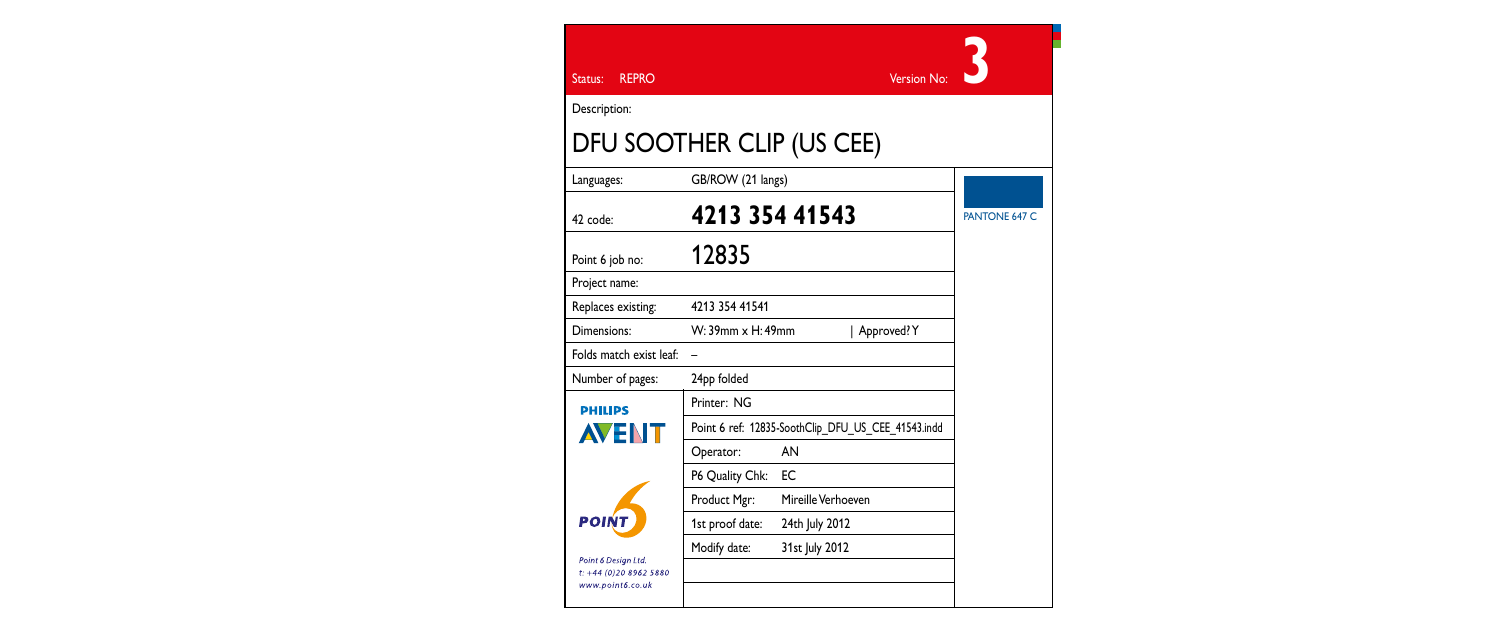# SdITIHd



Trademarks owned by the Philips Group. © Koninklijke Philips Electronics N.V. All Rights Reserved.

Las marcas son propiedad del Philips Group. © Koninklijke Philips Electronics N.V. Todos los Derechos Reservados.

Les marques de commerce sont la propriété du Groupe Philips. © Koninklijke Philips Electronics N.V. Tous droits réservés.

Philips AVENT, a business of Philips Electronics UK Ltd. Philips Centre, Guildford Business Park, Guildford, Surrey, GU2 8XH USA: Philips Consumer Lifestyle, a Division of Philips Electronics North America Corporation, P.O. Box 10313, Stamford, CT 06904

Canada: Philips Electronics Ltd, 281 Hillmount Road, Markham, ON L6C2S3

RU: Изготовлено под контролем Philips Electronics UK Ltd., Гилдфорд Бизнес Парк, Гилдфорд, Сюррей ДжиЮ2 8ЭксЭйч, Великобритания

#### www.philips.com/AVENT 86200-30-003

Rev. 15301

# **EN/GB For your Child's safety: WARNING!**

can be swallowed – risk of choking. **Cleaning: [para chupones cuando el niño esté en un** Never lengthen the soother holder! Never attach to cords, ribbons, laces or loose parts of clothing, the child may be strangled. DO NOT tie the soother holder around your baby's neck. Please attach to clothing only. Before each use check carefully. Throw away at the first signs of damage or weakness. Replace the soother holder after 6 months of use, for safety and hygiene reasons. Make sure that both ends of the soother holder are fastened firmly during use. Always use the soother holder under adult supervision. DO NOT consider the soother holder to be a toy or teether. Do not use the soother holder when the child is in a playpen, a cot or a cradle. Do not store in direct sunlight. Always clean and store the soother holder in open position. Please remove and discard the packaging clip prior to first use. Small parts Clean the soother holder in warm water. Do not use aggressive cleaning agents or anti-bacterial cleaners to clean the soother holder. Excessive concentration of detergents may eventually cause the soother holder to crack. If this occurs, replace it immediately. DO NOT clean the soother holder by boiling it, steaming it or sterilising it in a microwave oven.

Compliant with EN12586:2007 Philips AVENT is here to help: US: Call toll-free: **1.800.54.AVENT** GB: **0844 33 80 489** 

5 pence/minute (mobile rates may vary)

# IRL: **0818 21 01 41** national call rate (mobiles vary) AU: **1300 363 391** (option 4) **USES Para la seguridad de su bebé:**

 **ADVERTENCIA!** Nunca alargue el soporte para chupones. Nunca lo ate a cuerdas, cintas, lazos o piezas sueltas de ropa ya que el niño podría estrangularse. NO ate el soporte para chupones alrededor del cuello del bebé, solo a la ropa. Antes de cada uso, haga una buena comprobación. Deseche-la a los primeros síntomas de deterioro o fragilidad. Sustituya el soporte para chupones después de 6 meses de uso, por razones de seguridad e higiene. Asegúrese de que ambos extremos del soporte para chupones están bien apretados durante su uso. Utilice siempre el soporte para chupones con la supervisión de un adulto. NO considere que el soporte para chupones es un juguete o un mordedor. No utilice el soporte parque, una cuna o una cama. No lo almacene en contacto directo con la luz solar. Siempre limpie y almacene el soporte para chupones en la posición abierta. Extraiga y deseche el clip del embalaje antes del primer uso. Las piezas pequeñas se pueden ingerir: riesgo de asfixia. **Limpieza:** Limpie el soporte para chupones con agua tibia. No utilice agentes de limpieza agresivos ni limpiadores antibacterias para limpiar el soporte para chupones. La excesiva

concentración de los detergentes puede provocar que el soporte para chupones se agriete. Si ocurriera esto, sustitúyala inmediatamente. NO limpie el soporte para chupones hirviéndola, con vapor o 4213 354 41543 esterilizándola en un microondas.

#### Cumple EN12586:2007

Philips AVENT está aquí para ayudarle: LÍNEA GRATUITA: **1.800.54.AVENT**

# **USFR Pour la sécurité de votre enfant : AVERTISSEMENT !**

N'allongez pas ou n'attachez jamais l'attachesuce aux parties lâches des vêtements de votre enfant pour éviter tout risque d'étranglement. N'ATTACHEZ PAS l'attache-suce autour du cou de votre bébé. Attachez-le uniquement à des vêtements. Avant chaque utilisation, examinez soigneusement l'attache-suce, letez-le au moindre signe de détérioration ou de fragilité. Remplacez l'attache-suce au bout de 6 mois d'utilisation pour des raisons de sécurité et d'hygiène. Assurez-vous que les deux

<u>suce sous le contrôle d'un adulte. L'attache-suce ; άκρα του κλιπ της πιπίλας είναι στερεωμένα </u> pendant l'utilisation. Utilisez toujours l'attache-NE DOIT PAS être considéré comme un jouet ou comme un anneau de dentition. N'utilisez pas l'attache-suce lorsque l'enfant est dans un parc, un petit lit ou un berceau. Ne l'exposez pas directement au soleil. Laissez toujours l'attache-suce ouvert lorsque vous le nettoyez ou le rangez. Avant la première utilisation, jetez l'attache en plastique du ruban de l'attachesuce. Les petites pièces peuvent être avalées – risque d'étouffement. **Nettoyage:** Nettoyez l'attache-suce à l'eau chaude. N'utilisez pas de produits nettoyants agressifs ni de nettoyants antibactériens pour nettoyer l'attache-suce. Une concentration excessive de détergent pourrait provoquer des fissures dans l'attache-suce. NE NETTOYEZ PAS l'attache suce en le plongeant dans de l'eau bouillante n en le stérilisant dans un micro-ondes.

Conforme à la norme EN12586:2007 Philips AVENT à votre écoute : Appelez SANS FRAIS **1.800.54.AVENT**

# **EL Για την ασφάλεια του παιδιού σας: ΠΡΟΕΙ∆ΟΠΟΙΗΣΗ!**

Μην επιμηκύνετε ποτέ το κλιπ της πιπίλας! Μην το στερεώνετε ποτέ σε κορδόνια, .<br>Κορδέλες, δαντέλες ή χαλαρά σημεία των ρούχων, καθώς υπάρχει κίνδυνος στραγγαλισμού για το παιδί. ΜΗΝ περνάτε το κλιπ της πιπίλας γύρω από το λαιμό του παιδιού σας. Να το στερεώνετε μόνο στα ρούχα του. Να ελέγχετε προσεκτικά το προϊόν πριν από κάθε χρήση. Πετάξτε το με τα πρώτα σημάδια ζημιάς ή προβλήματος. Για λόγους ασφάλειας και υγιεινής, να αντικαθιστάτε το extrémités de l'attache-suce sont bien attachées : κλιπ της πιπίλας μετά από 6 μήνες χρήσης. Κατά τη χρήση, βεβαιωθείτε ότι και τα δύο

> γερά. Το κλιπ πιπίλας πρέπει πάντοτε να χρησιμοποιείται υπό την επίβλεψη ενήλικα. Το κλιπ πιπίλας ∆ΕΝ είναι παιχνίδι ή προϊόν οδοντοφυΐας. Μην χρησιμοποιείτε το κλιπ πιπίλας όταν το παιδί βρίσκεται στο πάρκο, στην κούνια ή στο λίκνο. Μην αποθηκεύετε το προϊόν στο άμεσο ηλιακό φως. Να καθαρίζετε και να αποθηκεύετε το κλιπ πιπίλας πάντα ανοιχτό. Πριν από την πρώτη χρήση, αφαιρέστε και πετάξτε τη συσκευασία. Υπάρχει περίπτωση κατάποσης των μικρών εξαρτημάτων. Κίνδυνος πνιγμού. **Καθαρισμός** Καθαρίστε το κλιπ της πιπίλας με ζεστό νερό. Μην το κλιπ της πιπίλας με σκληρά προϊόντα καθαρισμού ή αντιβακτηριδιακά απορρυπαντικά. Η υπερβολική συγκέντρωση απορρυπαντικών ενδέχεται να προκαλέσει ρωγμές στο κλιπ. Αν συμβεί κάτι τέτοιο, αντικαταστήστε το αμέσως.

ΜΗΝ καθαρίζετε το κλιπ με βρασμό, στον ατμό

ή με αποστείρωση στο φούρνο μικροκυμάτων.

Συμβατό με το EN12586:2007

Philips AVENT είναι εδώ για να βoηθήσει EL: **2111983029** (Χρέωση ανάλογη με τον τηλεπικοινωνιακό σας πάροχο)

لسلامة طفلك تحذير! لاتعملي على إطالة ماسكة اللهاية! **AR** لاتصلي اللهاية بعقد أو سلاسل أو غرها من أجزاء الملابس الرخوة, مما قد يؤدي إلى اختناق الطفل. لاتربطي ماسكة اللهاية حول عنق الطفل. فقط إعملي على ربطها بالملابس. «افحصي ماسكة اللهاية بعناية قبل كل استخدام. تخلص منها مجرد ظهور أي علامة للضرر أو الضعف. استبدلي ماسكة اللهاية بعد ستة أشهر من الاستخدام, وذلك لأسباب ّ تتعلق بالأمان والنظافة.«تأكدي من أن يتم تثبيت طرفي مشبك اللهاية .<br>بقوة أثناء الاستخدام. استخدمي داعًا مشبك اللهّاية تحت إشراف لكبار. احذري من التعامل مع المشبك وكأنّها لعبة أو عضاضة للأسنان. لاتستخدمي ماسكة اللهاية أثتاء لعب الطفل أو أثناء وجوده في السرير ّ أو المهد. لا تخزن في أشعة الشمس المباشرة. . تأكّدي من نظافة اللهاية دا¿ا واحفظيها مفتوحة. يرجى إزالة مشبك التغليف والتخلص منه ّ قبل الاستخدام لأول مرة. الأجزاء الصغة قابلة للبلع ومن ثم الإختناق. التنظيف نظّفى مشبك اللهّاية في الماء الدافئ، إذا لزم الأمر مع بعض من مائل الغسيل، أو في غسالة الصحون لا تستخدمي مواد التنظيف القويّة أو المضادة للبكتيا لتنظيف مشبك اللهاية. قد يؤدي الاستخدام المفرط للمنظّفات في نهاية المطاف إلى دمار المشبك. إذا حدث هذا ، استبدليه على الفور. لاتنظفي المهدئ بواسطة الغلي أو التعقيم بواسطة البخار أو التعقيم بواسطة فرت المايكرويف

#### متوافق مع NE7002:68521 ّ لاتترددي في طلب المساعدة من AVENT Philips

AL Qadi Pharmacy & Est. – PO Box 33936 – Dubai – United Arab Emirates – Freephone line: **(+971) 800AVENT**; email: philips.avent.me@philips.com Lebanon: Sarraf Ltd - PO Box 55424 - Ivoire Centre - Horst Tabet - Beirut - Lebanon; Ph: **01 481233**; e-mail: sarrafltd@dm.net.lb Other countries: Philips AVENT Africa/ Middle-East Dept; e-mail: mea@philips.com www.philips.com/AVENT